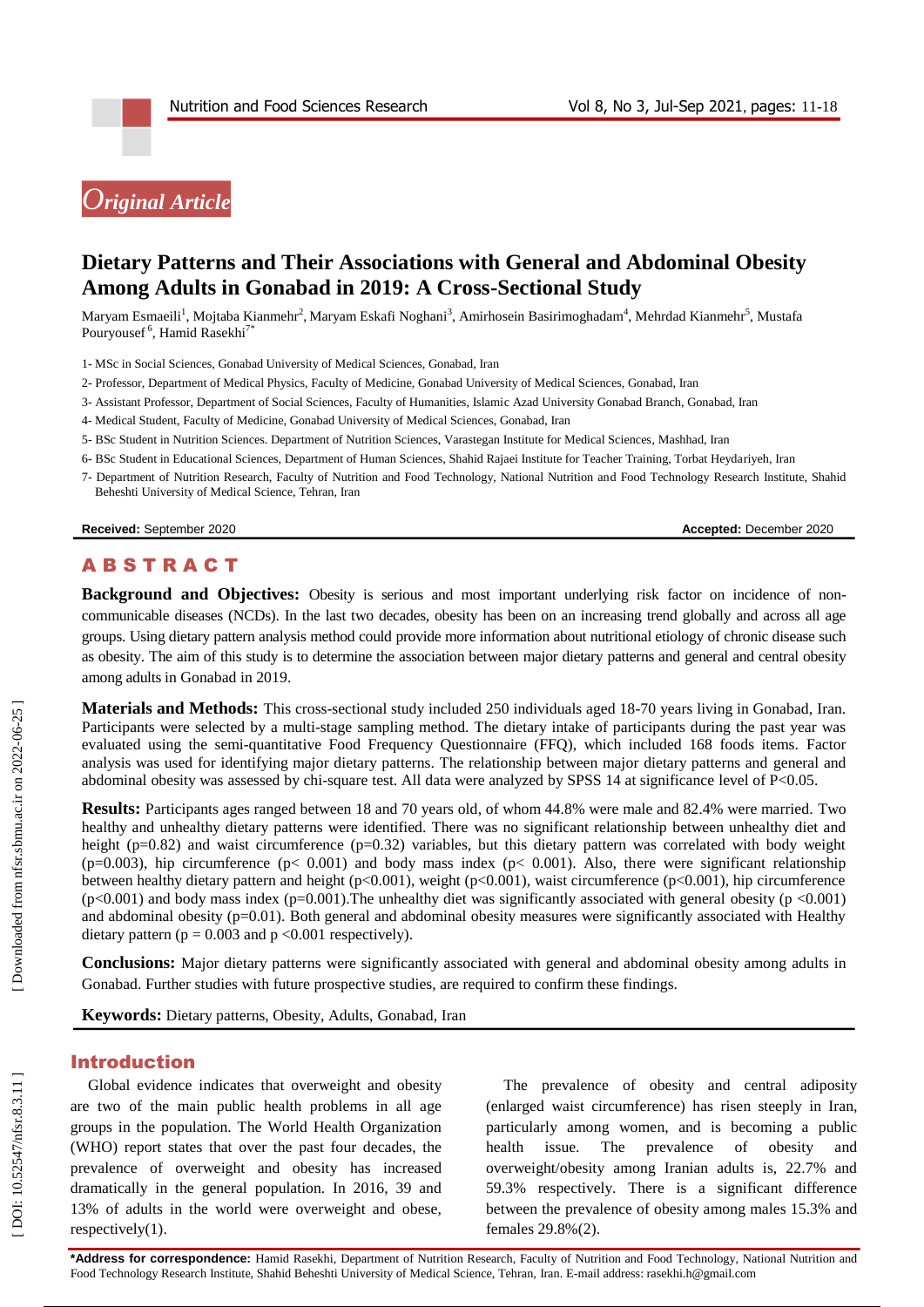Obesity is due to a number of factors including genetics, metabolic, socioeconomic status, environmental and behavioral factors (3). The underlying link between overweight, obesity and many chronic diseases such as cardiovascular disease, diabetes, rheumatoid arthritis, hypertension, physical inability and respiratory illness have strengthened the importance of these public health issues  $(1, 4, 5)$ .

Diet is a component of lifestyle, which plays an important role in developing overweight and obesity (6, 7).Recently, the analysis of dietary pattern as an approach to study the links between food and disease was recommended. (8, 9) .

In this approach, statistical methods are used to combine several foods or nutrients in order to derive single -exposure variables, or dietary patterns(10). It has been suggested that such dietary patterns could provide a better and more general overview of relation between diet and disease. (11) and perhaps more predictive of chronic disease risk than the intake of individual nutrients or foods(10).

Several studies have reported the association of the major dietary patterns with general and central obesity (12 - 18) .

Also high prevalence of obesity in Iran and is associated with an elevated risk of several major non communicable diseases(19), and knowing that food patterns are vary in different cultures, races, genders and geographical areas (20) and based on the fact that there has been no study of nutritional patterns in Gonabad so far, this study aims to determine the major dietary patterns and their relationship with obesity in adults people in Gonabad in 2019.

Given the high prevalence of non -communicable diseases related to nutrition, and also considering that dietary patterns in different cultures, races, sex and geographical regions are different, and since no studies have been conducted on dietary patterns in Gonabad City, this study aimed to determine dietary patterns and their relationship with obesity in adults.

# Material s and Methods

This study was a cross -sectional analytical study. The study population consisted of male and female adults living in Gonabad in 2019. This research was reviewed and approved by the Ethics Committee in Gonabad University of Medical Sciences (ethical code: IR.GMU.REC.1397.060 and proposal cod: p/1/477). For the factor analysis, 24 food groups of dominant dietary patterns were studied based on Table1. For each varible least 10 people were needed(21, 22), so the sample size was set at 240 individuals. To account for the 10% dropout, the final sample size was set at 264. The Samples were selected using multistage random sampling, using a combination of simple,

systematic and random cluster sampling methods. The sampling method was tested on patient who referred to Gonabad health centers. Then based on the number of populations covered by that center, the required sample size was calculated and several clusters were selected. In each zone, based on the systematic sampling of each family, one eligible person in a family was randomly interviewed, and completed the questionnaires. Inclusion criteria were aged between 18 and 70 years, gonabad resident for at least 5 years., stable physiological and psychological status and farsi literate to answer questions. pregnant or breast -feeding women, people with disorders of the thyroid gland, and weight loss or obesity diet, were excluded(23). After obtaining written informed consent, the researcher collected demographic and nutritional information of the samples via interview and completing food frequency questionnaire. Those who did not respond to more than 50% of the food frequency questionnaire were excluded (24 -26). After excluding those who did not answer more than 50% of the Food Frequency Questionnaire (FFQ), so 250 remained for the final analysis.

Dietary information was collected by the food frequency questionnaire containing 168 types of nutrients along with a standard amount of each nutrient for individuals. The participants were asked to report their consumption frequency of each food item in the past year by the type of food on a daily (e.g., bread), weekly (e.g., rice), or monthly (e.g., fish) basis. The values listed for each meal were calculated using the home -scale guide to grams, then the gram intake of each food per day was calculated for each individual(27). Food items are grouped into one factor based on their degree of correlation. Each score for a particular dietary pattern was calculated by multiplying the amount of each food consumed in that pattern. Then, the participants were classified according to the quota of dietary habits (27 -31).In order to identify the dietary patterns and perform principal component analysis, due to the large number of items on the FFQ, the food items were first categorized to 24 food groups, based on the similarity of their nutrients and researchers' opinions, as well as on previous studies(32)

The weight was measured using the Seca 881 digital weighing scale to the nearest 0.1 kg without shoes while wearing minimal clothes. Height was measured to the nearest 1 mm without shoes with shoulders in a normal position. BMI (Body Mass Index) was calculated as weight in kilograms divided by height in meters squared. General obesity was defined as BMI  $\geq$  30 kg/m2. Waist Circumference(WC) and hip Circumference(HC) were measured with an inelastic plastic tape measure according to WHO guidelines(33). Central obesity was defined as  $WC \ge 88$  cm(34-38).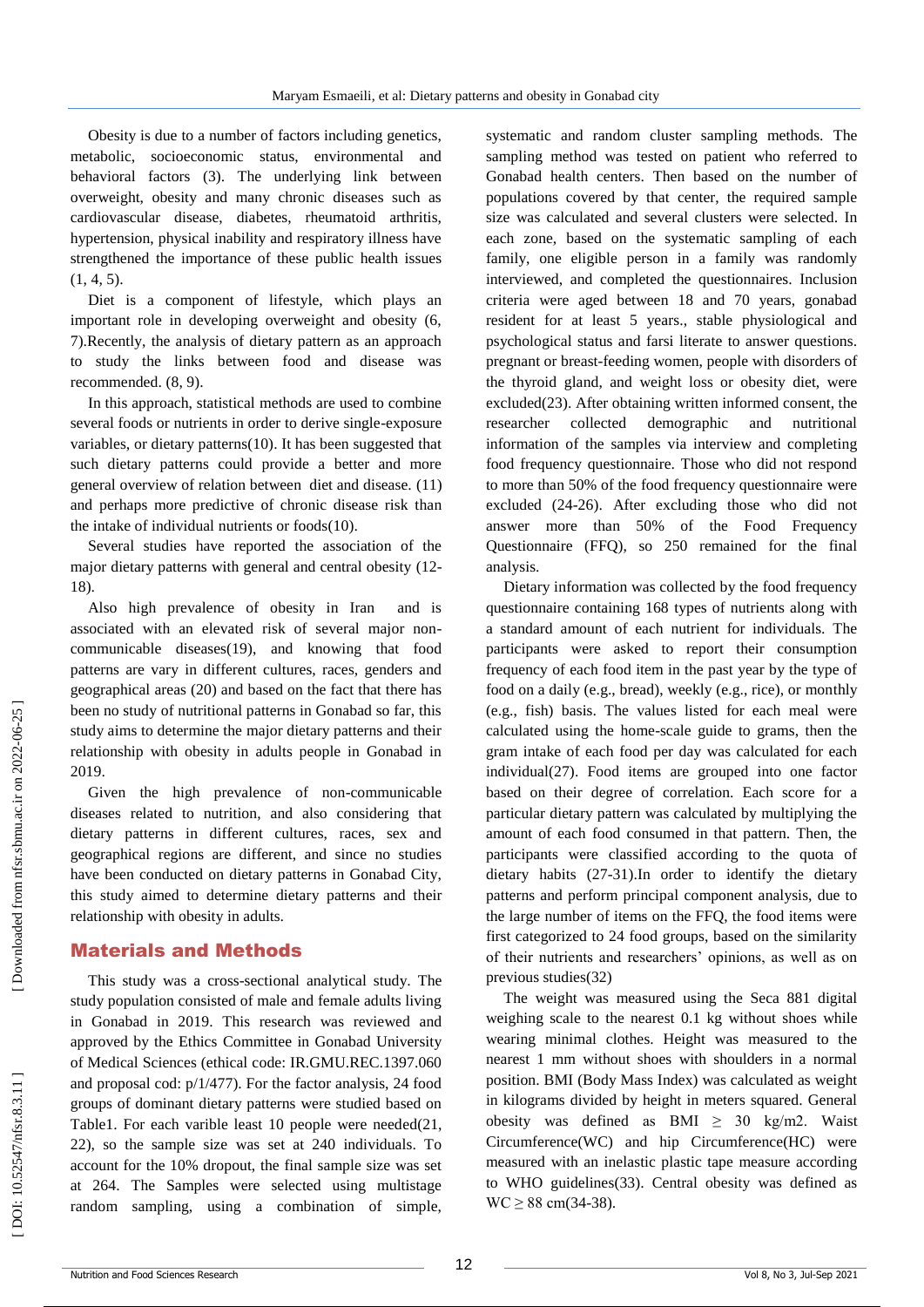|                | <b>Food Groups</b> | <b>Food Items</b>                                                                                                                                                                                                                                                                                                        |
|----------------|--------------------|--------------------------------------------------------------------------------------------------------------------------------------------------------------------------------------------------------------------------------------------------------------------------------------------------------------------------|
| $\mathbf{1}$   | Refined cereals    | Lavash Bread, Baguette Bread, Starch, Wheat Flour, Rice, Macaroni, String, Vermicelli                                                                                                                                                                                                                                    |
| $\overline{c}$ | Whole grains       | Sangak bread, Taftoon bread, Barberry bread, barley bread, wheat                                                                                                                                                                                                                                                         |
| 3              | Potato             | Potatoes (all preparation methods)                                                                                                                                                                                                                                                                                       |
| 4              | Tomato             | Tomato, tomato juice, tomato paste, ketchup                                                                                                                                                                                                                                                                              |
| 5              | Egg                | Egg whites, egg yolks                                                                                                                                                                                                                                                                                                    |
| 6              | Processed meats    | Hot dogs, sausages, hamburger                                                                                                                                                                                                                                                                                            |
| 7              | Legumes            | Lentils, cowpeas, beans, peas, cotyledons, soybeans                                                                                                                                                                                                                                                                      |
| 8              | Nuts and seeds     | Chickpea, Walnut, Hazelnut, Almond, Pistachio, Peanut, Indian Almond, Sesame, Seeds                                                                                                                                                                                                                                      |
| 9              | Solid fats         | Butter, Creamy, Creamy cheese, Skim, Chocolate Cheese, Pizza Cheese                                                                                                                                                                                                                                                      |
| 10             | Salt               | Salt                                                                                                                                                                                                                                                                                                                     |
| 11             | Salty snacks       | Salted crackers, pretzels, chips, snack, pickles                                                                                                                                                                                                                                                                         |
| 12             | Jam and compote    | All kinds of jams and compotes                                                                                                                                                                                                                                                                                           |
| 13             | Vegetables         | Spinach, lettuce, Carrot, Yellow (winter) squash, cucumber, pepper, mushroom, onion,<br>garlic, green beans, sweet corn, eggplant, mushrooms, celery, cabbage, Brussels sprouts,<br>cauliflower, broccoli                                                                                                                |
| 14             | Organ meats        | Liver, heart, kidney, Chicken liver, gizzard, tripe, head, tongue, brain                                                                                                                                                                                                                                                 |
| 15             | Red meat           | Beef, mutton, camel meat, hamburger                                                                                                                                                                                                                                                                                      |
| 16             | Mayonnaise         | A variety of mayonnaise and salad dressings                                                                                                                                                                                                                                                                              |
| 17             | Soft drinks        | Industrial juices with added sugar, beverages, syrups, non-alcoholic beer                                                                                                                                                                                                                                                |
| 18             | Coffee and tea     | Tea and coffee                                                                                                                                                                                                                                                                                                           |
| 19             | chicken and fish   | Fish, Tuna, Chicken (all methods of preparation)                                                                                                                                                                                                                                                                         |
| 20             | Fruits             | Pears, apricots, cherries, apples, raisins or grapes, bananas, cantaloupe, watermelon, oranges,<br>grapefruit, kiwi, strawberries, peaches, nectarine, tangerine, mulberry, plums, persimmons,<br>pomegranates, lemons, pineapples, fresh figs, dates, dried figs, dried dates, other dried fruit<br>and natural juices. |
| 21             | Dairy              | Milk, Powdered Milk, Cocoa Milk, Yogurt, Cheese, Pasteurized Curd, Dough, Ice Creams                                                                                                                                                                                                                                     |
| 22             | Vegetable oils     | Sunflower oil, corn oil, olive oil and olive                                                                                                                                                                                                                                                                             |
| 23             | Cookies            | Cakes, muffins, Gaz, roulette, Danish cake                                                                                                                                                                                                                                                                               |
| 24             | Sweet snacks       | Sugar, Chocolate, Toffee, Sohan, Pastel, Jelly, Caramel Cream, Chocolate Biscuit, Creamy<br>Biscuit, Wafer, Chewing gum                                                                                                                                                                                                  |

**Table 1.** Food groups used in the analysis of adult food patterns in Gonabad

Demographic characteristics were age, sex, occupation, education marital status the and number of family members. The relationship between, major dietary patterns and demographic factors was assessed.

For statistical analysis, the obtained data were fed in SPSS v.14. The dominant dietary patterns (factors) were identified utilizing factor analysis. The participants were scored for each identified food pattern [25]. Factor scores were categorized as tertiles. Dietary pattern naming was conducted based on the interpretation of the food items per factor and according to previous studies [26]

Continuous and categorical variables were compared across groups using analysis of variance One -way analysis of variance (ANOVA) and Chi -square tests, respectively. The significance level of less than 0.05 was considered for statistical analysis.

#### Results

The mean age of the participants in this study, was 36.4±13.16 y (range 18 -70 y), 112(44.8%) and 138(55.2%) were male and female respectively. 82.4% were married and 17.6% were single.

The mean BMI of the participants was 25.39±3.33 kg/m2 and the mean waist circumference of these individuals was  $83.22 \pm 12.92$  cm, of which 42.8% were overweight, 8.4% were obese and 23.6% had abdominal obesity.

Factor analysis revealed two factors that explained 32.71% of the variance in dietary patterns. The healthy nutritional pattern consisted of poultry, fish, vegetables, organ meat, potatoes, fruits, natural juices, jams and compotes, tomatoes, and dairy, which accounts for 14.74% of the variance in dietary patterns. The unhealthy dietary habit that included sweet snacks, salty snacks, beverages, coffee and tea, mayonnaise, salt, processed meats, refined cereals, red meats, sweets and solid fats accounts for 17.97% of the variance in dietary patterns [Table 2]. Besides, factor loadings of corn, egg, nuts, seeds and pips, liquid fat, and whole grains were less than 0.2 and did not fit into any of the dominant patterns.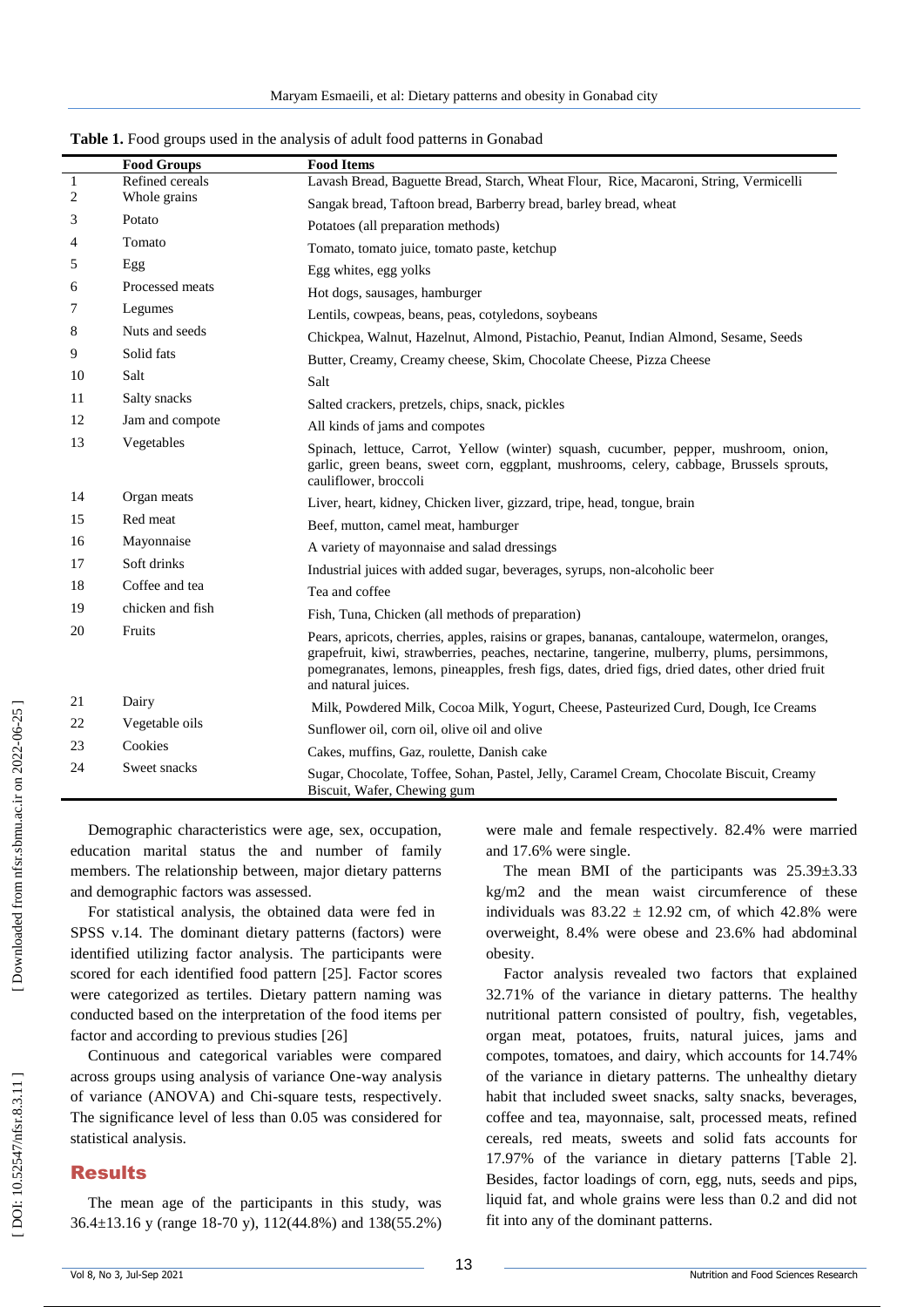| <b>Table 2.</b> Dietary patterns and factor load of food patterns |  |
|-------------------------------------------------------------------|--|
| derived from principal component analysis                         |  |

|                        | dietary patterns |           |  |  |  |
|------------------------|------------------|-----------|--|--|--|
| Food groups            | Healthy          | Unhealthy |  |  |  |
| Sweet snacks           |                  | 0.77      |  |  |  |
| Salty snacks           |                  | 0.75      |  |  |  |
| Soft drinks            |                  | 0.66      |  |  |  |
| Coffee and tea         |                  | 0.52      |  |  |  |
| Mayonnaise             |                  | 0.49      |  |  |  |
| Salt                   |                  | 0.48      |  |  |  |
| Processed meats        |                  | 0.45      |  |  |  |
| Refined cereals        |                  | 0.35      |  |  |  |
| <b>Red Meat</b>        |                  | 0.31      |  |  |  |
| Cookies                |                  | 0.28      |  |  |  |
| Solid fats             |                  | 0.21      |  |  |  |
| chicken and fish       | 0.65             |           |  |  |  |
| Vegetables             | 0.64             |           |  |  |  |
| Organ meats            | 0.63             |           |  |  |  |
| Potato                 | 0.49             |           |  |  |  |
| Fruits, natural juices | 0.46             |           |  |  |  |
| Jam and compote        | 0.39             |           |  |  |  |
| Tomato                 | 0.36             |           |  |  |  |
| Dairy                  | 0.33             |           |  |  |  |

The KMO index is 0.56; hence, the data are sufficient, and the significance of Bartlett's Spear Test shows there is a significant correlation between food groups  $[\chi^2 = 1670.62$  and p <0.001].

As can be seen in the above table, two major dietary patterns were obtained. The most common factor in the

unhealthy nutritional pattern is the sweet snack food group [0.77] and in the healthy dietary pattern, it belongs to the chicken and fish diet [0.65]. Further, the minimum load factor in the unhealthy dietary pattern observes in the solid fat group [0.21] and in the healthy dietary pattern notices in the dairy group [0.33]. The relationship between the healthy and unhealthy eating patterns with the Anthropometric factors of the participants is shown in Table 3.

There were no significant differences between unhealthy diet and height ( $p=0.82$ ) and waist circumference ( $p=0.32$ ) variables. The unhealthy dietary pattern was correlated with body weight (p=0.003), hip circumference (p $< 0.001$ ) and body mass index  $(p< 0.001)$ . Also, there were significant relationship between healthy dietary pattern and height (p<0.001), weight (p<0.001), waist circumference (p<0.001), hip circumference (p<0.001) and body mass index (p=0.001).

The unhealthy diet was significantly associated with general obesity ( $p < 0.001$ ) and abdominal obesity ( $p = 0.01$ ). Both general and abdominal obesity measures were significantly associated with Healthy diet pattern ( $p =$ 0.003 and  $p < 0.001$  respectively).

| Variable                           | Tertiles of Unhealthy pattern |                                                                                |                                  | Tertiles of Healthy pattern |                                  |                      |  |
|------------------------------------|-------------------------------|--------------------------------------------------------------------------------|----------------------------------|-----------------------------|----------------------------------|----------------------|--|
|                                    | Tertile1<br>$(n=83)$          | Tertile <sub>2</sub><br>$(n=83)$                                               | Tertile <sub>3</sub><br>$(n=84)$ | Tertile1<br>$(n=83)$        | Tertile <sub>2</sub><br>$(n=84)$ | Tertile3<br>$(n=83)$ |  |
| Height (cm)                        | $166.60 \pm 12.50$            | $167.60 \pm 10.51$                                                             | $166.78 \pm 9.66$                | $166.69 \pm 12.31$          | $171.73 \pm 8.65$                | $162.49 \pm 9.52$    |  |
|                                    | $F=0.20$ , $P=0.82$           |                                                                                |                                  | $F=16.93, P<0.001$          |                                  |                      |  |
| Weight (kg)                        | $70.27 \pm 14.41$             | $67.51 \pm 9.13$                                                               | $73.80 + 10.96$                  | $73.57 + 14.29$             | $71.46 \pm 9.76$                 | $66.59 \pm 1030$     |  |
|                                    |                               | $F=6.06$ , $P=0.003$                                                           |                                  |                             | $F = 7.88, P < 0.001$            |                      |  |
| Waist (cm)                         | $84.69 \pm 13.32$             | $81.97 + 13.63$                                                                | $84.50 \pm 11.71$                | $88.55 \pm 13.01$           | $84.66 \pm 9.85$                 | $77.95 \pm 13.46$    |  |
|                                    |                               | $F=1.15$ , $P=0.32$                                                            |                                  |                             | F16.03, P<0.001                  |                      |  |
| $\text{Hip}\left(\text{cm}\right)$ | $101.75 \pm 10.26$            | $92.20 \pm 15.63$                                                              | $97.20 \pm 10.01$                | $103.69 \pm 9.57$           | $94.79 \pm 12.80$                | $92.69 \pm 13.06$    |  |
|                                    | $F=12.65, P<0.001$            |                                                                                |                                  | F19.92, P<0.001             |                                  |                      |  |
| <b>BMI</b>                         | $25.15 + 3.10$                | $24.12 + 3.46$                                                                 | $26.85 + 3.60$                   | $26.36 \pm 3.44$            | $24.26 \pm 3.14$                 | $25.66 + 3.71$       |  |
| (kg/m <sup>2</sup> )               |                               | $F=11.03, P<0.001$                                                             |                                  |                             | $F=7.77$ , $P=0.001$             |                      |  |
|                                    |                               | <i>P</i> -values reported based on ANOVA test. Data described as mean $\pm SD$ |                                  |                             |                                  |                      |  |

Table 4. General and abdominal obesity across tertiles of major dietary patterns among Gonabad adults.

| Variable                 | Groups     | N   | Tertiles of Unhealthy pattern |           |          | Tertiles of Healthy pattern |           |           |
|--------------------------|------------|-----|-------------------------------|-----------|----------|-----------------------------|-----------|-----------|
|                          |            |     | Tertile1                      | Tertile2% | Tertile3 | Tertile1                    | Tertile2% | Tertile3% |
|                          |            |     | % $(n=83)$                    | $(n=83)$  | $\%$     | $\%$                        | $(n=84)$  | $(n=83)$  |
|                          |            |     |                               |           | $(n=84)$ | $(n=83)$                    |           |           |
|                          | Normal     | 122 | 23.0                          | 50.8      | 26.2     | 22.1                        | 42.7      | 35.2      |
| Weight status            | Overweight | 107 | 51.4                          | 15.9      | 32.7     | 44.9                        | 26.1      | 29.0      |
|                          | Obese      | 21  | 0.0                           | 19.0      | 81.0     | 38.1                        | 19.0      | 42.9      |
|                          | Sig        |     | $\chi^2$ =59.85, P<0.001      |           |          | $\chi^2$ =16.39, P=0.003    |           |           |
| <b>Abdominal Obesity</b> | Yes        | 191 | 28.3                          | 35.6      | 36.1     | 20.4                        | 38.7      | 40.9      |
|                          | No         | 59  | 49.2                          | 25.4      | 25.4     | 74.6                        | 16.9      | 8.5       |
|                          | Sig        |     | $= 8.86, P=0.01$              |           |          | $=60.41, P<0.001$           |           |           |

P -values reported based on chi -squared test.

DOI: 10.52547/nfsr.8.3.11]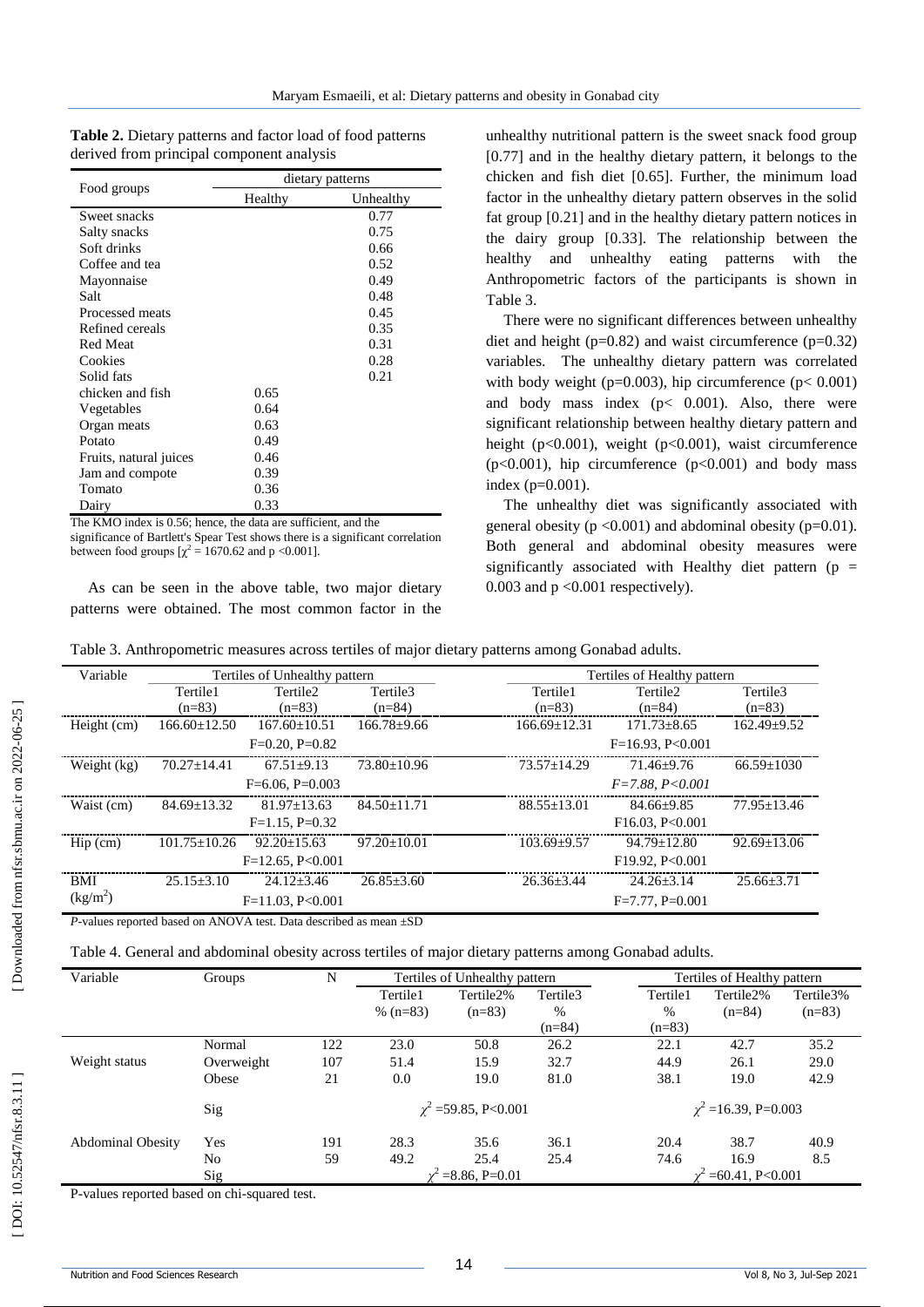## **Discussion**

To our knowledge, this study is the first to identify the dietary patterns among Gonabad people.

In the present study, we report analysis of dietary patterns among 250 adult Gonabad people aged 18 –70 and the association of dietary patterns with general and abdominal obesity. Two dietary patterns were identified. The first pattern, the Healthy dietary pattern, was characterized mainly by high consumption of poultry and fish, vegetables, organ meat, potatoes, fruits, natural juices, jams and compotes, tomatoes, and dairy. The second pattern, the Unhealthy dietary pattern, consisted of a combination of sweet snacks, salty snacks, beverages, coffee and tea, mayonnaise, salt, processed meats, refined cereals, red meats, sweets, and solid fats. The identified "Healthy" and "Un healthy" dietary patterns are similar to those reported previously conducted among adults(39-41).

As there were no studies to identify dietary patterns in gonabad, it was not possible to compare the results of this study with other studies. However, the dietary patterns detected in this study are comparable with the findings of other studies in Iran.

Rezazadeh et al. identified two dietary patterns (namely Healthy, and unhealthy) among adult women in Tehran(16). Unhealthy dietary pattern in this study was similar to an Unhealthy dietary pattern with a high intake of refined cereals, processed meats, hydrogenated oil, and sweets.

In Esmaeilzadeh et al, study aimed at identifying the major dietary patterns relation with general obesity and central adiposity among Iranian women. The unhealthy dietary pattern was the same as the unhealthy dietary pattern (with a high intake of refined cereals, processed meats, hydrogenated oil, and sweets) in the present study(42) .

The Healthy dietary Pattern in this study is the same as a healthy dietary pattern of Rezazadeh, mirmiran, azadbakht studies, include a variety of fruits, vegetable, and poultry(6, 16, 43) .

Despite inconsistencies between the results derived from different studies around the world, there are some similarities regarding dietary patterns identified among the adult people. Sánchez - [Villegas A](https://www.ncbi.nlm.nih.gov/pubmed/?term=S%C3%A1nchez-Villegas%20A%5BAuthor%5D&cauthor=true&cauthor_uid=12571661) et al. fined two major dietary patterns(44). The Mediterranean diet, with similar components to the present study contained vegetables, fruits, poultry, nuts and potatoes. In Parl mendez et al, study, among American men and women, vegetables, fruits and milk patterns similar to the present study(45) .

Also, in McNaughton et al study, dietary patterns of fruits, vegetables and dairy had the same healthy nutritional habits as found in this study(46) .

Other studies have indicated dietary patterns can be can varied and depending on the number of the pattern obtained. In Naja et al. study, three dietary patterns were identified in Lebanese adults: Fast Food/Dessert," "Traditional Lebanese," and "High Protein(47) .

The patterns obtained in the present study are derived from the data collected in a particular population of Iran, and therefore, they are not expected to be quite truthful in a population with different eating habits. Because of the geographical, cultural, social and economic differences, these differences are not strange and even the dietary pattern of a city cannot be generalized to the other city of the same country.

In this study, unhealthy dietary pattern was correlated with weight, hip circumference, and body mass index(BMI). Also, individuals in high healthy diet score (tertile 3 group), showed significantly decreased in weight, waist and hip circumference. Individuals in the lowest tertile of the unhealthy dietary pattern score, were less likely to be generally obese whereas, those in the upper tertile of healthy dietary pattern were less likely to be generally and centrally obese.

In the mohammadshahi study, a relationship was established between a healthy diet and a lower body mass index (BMI) and waist circumference. Moreover, the Western dietary pattern has shown a positive correlation with BMI, waist circumference, body fat percentage (27). A healthy diet is usually rich in foods containing low calorie content and more nutrients, so it has a positive effect in weight control. According to a study conducted in Tehran, a healthy dietary pattern had an important role in obesity(48). The results of Safarian and, Mirmiran, showed that adherence to the Western dietary pattern was associated with increased weight, BMI, and waist circumference (47,41). In the study of Rezazadeh et al., It was found that a healthy dietary pattern was inversely associated with BMI and waist circumference(16) .

In the study on Iranian women dietary patterns were divided into two healthy and unhealthy pattern and showed that people with the highest quartile of unhealthy dietary patterns were more likely to develop general and abdominal obesity. But people who are in the top quartile range of healthy eating patterns have a lower risk for obesity and abdominal obesity (16, 49) .

The results of a cross -sectional study in women teachers in Tehran as well as Mirmiran study showed that adherence to the Western dietary pattern was associated with increased BMI and abdominal obesity. Participants in the highest quartile of a healthy pattern had lower risk of general obesity, also, people with the highest quartiles of unhealthy dietary patterns had higher body mass index (BMI) and general obesity compared to those with the lowest quartiles(43, 50) .

The result of aghapour et al showed the participants who had higher scores for the unhealthy and the healthy dietary patterns were more and less likely to have overweight or obesity, respectively, compared to participants with lower scores(24) .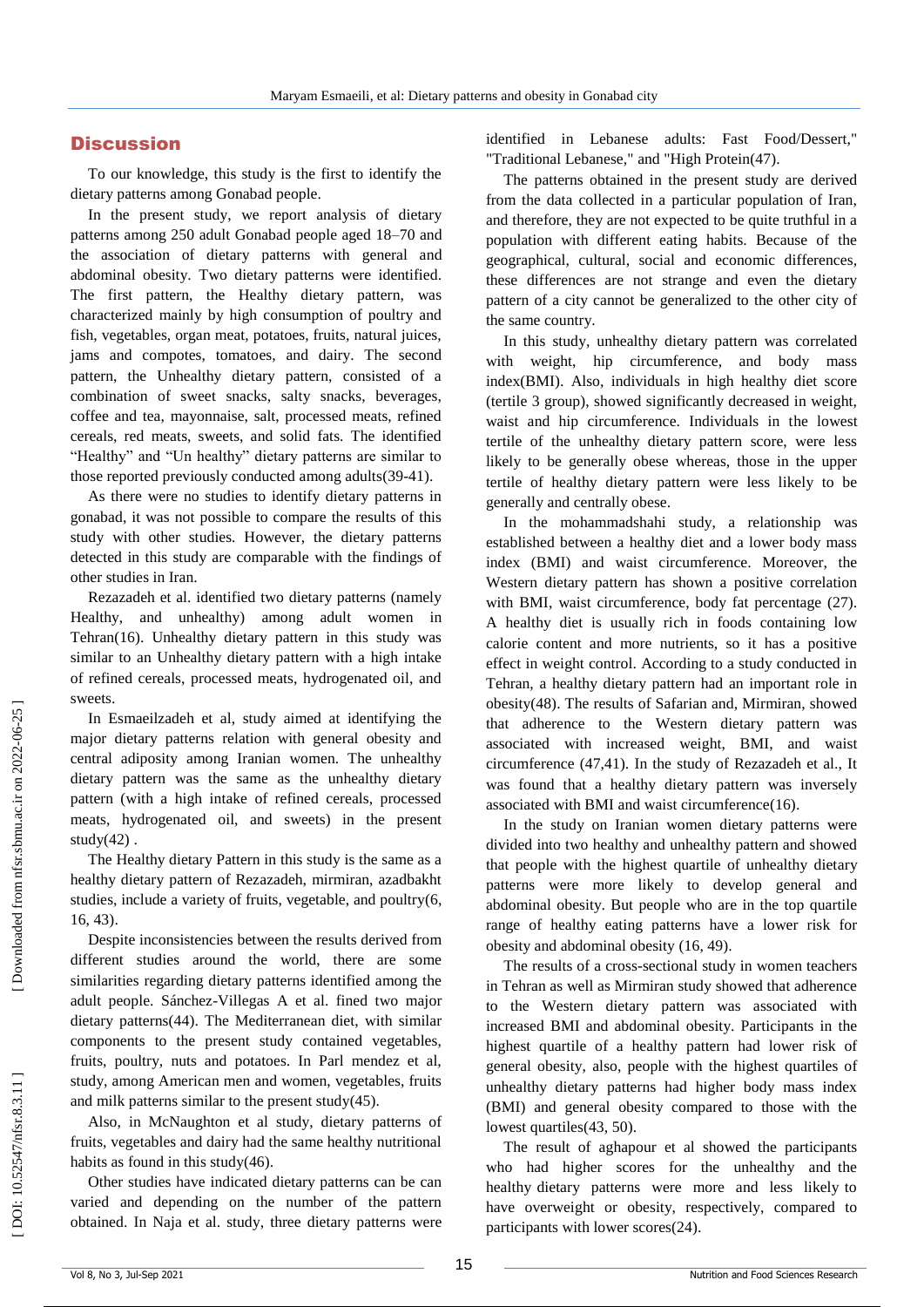There were many similarities between the dietary patterns obtained in our study and other studies regarding the association of dietary patterns with overweight or obesity.

In this study, unhealthy pattern, like the unhealthy pattern of Rezazadeh study (16) and western pattern of study of esmailzadeh (42), was positively associated with obesity risk . However, in the study of Aghapour et al. No association was found between the healthy dietary pattern and weight status in adolescents(24). Dietary patterns, characterized by high fats, sugars and snacks have not been associated with the risk of overweight or obesity in adolescents(51, 52) .

Studies in other parts of the world including the United States (53, 54), Europe (45) and Asia (43) also showed an inverse association between healthy dietary pattern and general and abdominal obesity. McNaughton reported, In English women, dietary patterns of fruits, vegetables, and dairy products were inversely correlated with BMI and waist circumference (46). In another study in the United States, Consumption of whole grains has been associated with lower BMI and waist circumference(53).

The inverse association between healthy pattern and risk of general and central obesity was similar to the results reported in the us (55, 56) and European(57) countries. In other studies, the inverse relation between BMI and weight gain and "whole grains, fruits and vegetables" pattern were reported in men(58) and women(59) who participated in the Nurses' Health Study. In addition, a "low -fat dairy products, grains, and fruit" pattern in American women had a reverse association with annual changes in BMI and WC(60, 61). Otherwise, dietary pattern of meat and fat in American men and women(62) and the dietary pattern of meat and pasta in Italian women and men (63) were positively associated with BMI.

The positive relationship between unhealthy dietary pattern and the likelihood of overweight and obesity may be due to the high intake of animal fats and refined cereals in the unhealthy dietary pattern. High fat intake is known as a risk factor for obesity (64) and refined grains with a high glycaemic index can increase hunger and are effective in boosting overeating(65)..

Inverse Relationship between Healthy Pattern Observed in Recent Study with weight, waist circumferences and Abdominal Obesity maybe because of the effect of foods rich in fiber and complex carbohydrates, low glycemic index and low energy density like vegetables, fruits and legumes(66, 67) and low fat consumption on appetite and food intake(68). While, the positive relation between unhealthy pattern weight and general obesity may be due to excessive consumption of higher glycemic index carbohydrates (refined grains, sugars and sweets) which leads to higher glycemic responses and increased fat synthesis and fat accumulation(69). Moreover, these types of carbohydrates increase hunger and stimulate overeating.

On the other hand, increased fat intake, which is observed in unhealthy diets, was considered a risk factor for weight gain. (65) .

One of the strengths of the present study was to investigate both sexes and control of the effect of many confounding variables, especially specially dieting and history of diabetes, hypertension and hyperlipidemia.

A number of limitations must be taken into account in the interpretation of our findings. Because of the cross sectional design of this study, causality cannot be inferred; therefore, our findings need to be confirmed in prospective studies.

Second, the FFQ limits for the assessment of dietary intakes, including the use of memory and the potential for under -reporting and over -reporting, should also be taken into consideration (67).

#### **Conclusion**

Two Major dietary Healthy and Unhealthy Dietary patterns were significantly associated with general and abdominal obesity among adults in Gonabad. It is suggested to consider anthropometric measures in determining the relationship between dietary patterns and disease. Further studies with future prospective studies, are required to confirm these findings.

#### Financial disclosure

The authors declared no financial interest.

### Funding/Support

This work was financially supported by the Gonabad University of Medical Sciences, Gonabad, Iran.

#### References

- 1. WHO: Obesity and Overweight factsheet from the WHO. Retrieved. December 13, 2018, from [https://www.who.int/news](https://www.who.int/news-room/fact-sheets/) -room/fact -sheets/ detail/obesityand -overweight.
- 2. Djalalinia S, Saeedi Moghaddam S, Sheidaei A, Rezaei N, Naghibi Iravani SS, Modirian M, et al. Patterns of Obesity and Overweight in the Iranian Population: Findings of STEPs 2016. Frontiers in Endocrinology. 2020;11:42.
- 3. Campfield LA, Smith FJ. The pathogenesis of obesity. Baillieres Best Pract Res Clin Endocrinol Metab. 1999;13(1):13 -30.
- 4. Reilly JJ, Kelly J. Long -term impact of overweight and obesity in childhood and adolescence on morbidity and premature mortality in adulthood: systematic review. Int J Obes (Lond). 2011;35(7):891 -8.
- 5. Zimmermann -Belsing T, Feldt -Rasmussen U. Obesity: the new worldwide epidemic threat to general health and our complete lack of effective treatment. Endocrinology. 2004;145(4):1501 -2.
- 6. Azadbakht L, Esmaillzadeh A. Dietary and non -dietary determinants of central adiposity among Tehrani women. Public Health Nutr. 2008;11(5):528 -34.

DOI: 10.52547/nfsr.8.3.11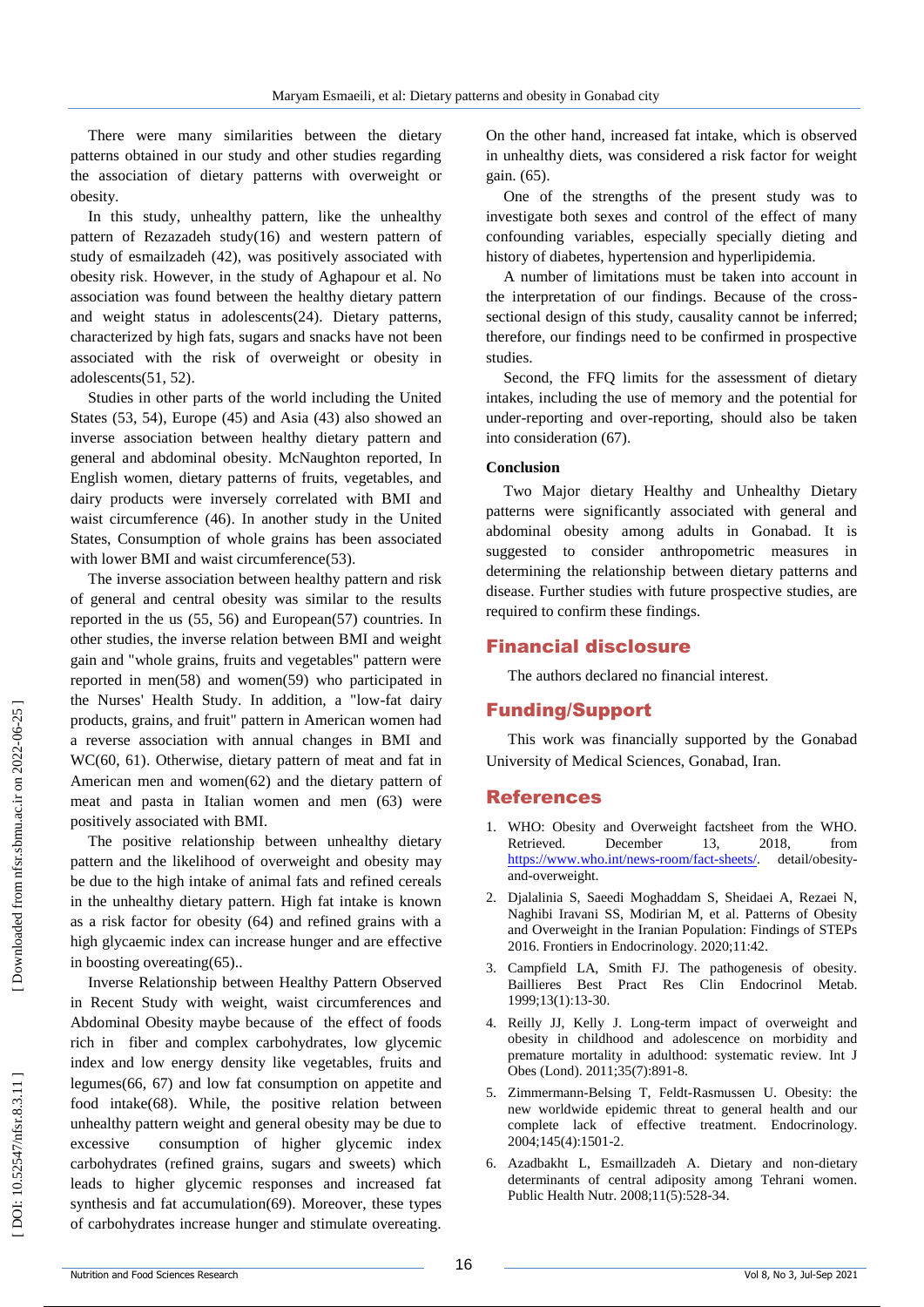- 7. Azadbakht L, Mirmiran P, Shiva N, Azizi F. General obesity and central adiposity in a representative sample of Tehranian adults: prevalence and determinants. Int J Vitam Nutr Res. 2005;75(4):297 -304.
- 8. Hoffmann K, Schulze M, Boeing H, Altenburg H. Dietary patterns: report of an international workshop. Public health nutrition. 2002;5(1):89 -90.
- 9. Hu FB. Dietary pattern analysis: a new direction in nutritional epidemiology. Current opinion in lipidology. 2002;13(1):3 -9.
- 10. Newby PK, Tucker KL. Empirically derived eating patterns using factor or cluster analysis: a review. Nutr Rev. 2004;62(5):177 -203.
- 11. Hu FB. Dietary pattern analysis: a new direction in nutritional epidemiology. Curr Opin Lipidol. 2002;13(1):3 -9.
- 12. Maskarinec G, Novotny R, Tasaki K. Dietary patterns are associated with body mass index in multiethnic women. The Journal of nutrition. 2000;130(12):3068 -72.
- 13. Motswagole B, Jackson J, Kobue -Lekalake R, Maruapula S, Mongwaketse T, Kwape L, et al. The Association of General and Central Obesity with Dietary Patterns and Socioeconomic Status in Adult Women in Botswana. Journal of Obesity. 2020;2020.
- 14. Newby P, Muller D, Hallfrisch J, Andres R, Tucker KL. Food patterns measured by factor analysis and anthropometric changes in adults. The American journal of clinical nutrition. 2004;80(2):504 -13.
- 15. Newby PK, Muller D, Hallfrisch J, Qiao N, Andres R, Tucker KL. Dietary patterns and changes in body mass index and waist circumference in adults. The American journal of clinical nutrition. 2003;77(6):1417 -25.
- 16. Rezazadeh A, Rashidkhani B. The association of general and central obesity with major dietary patterns of adult women living in Tehran, Iran. J Nutr Sci Vitaminol (Tokyo). 2010;56(2):132 -8.
- 17. van Dam RM, Grievink L, Ocké MC, Feskens EJ. Patterns of food consumption and risk factors for cardiovascular disease in the general Dutch population. The American journal of clinical nutrition. 2003;77(5):1156 -63.
- 18. Yu C, Shi Z, Lv J, Du H, Qi L, Guo Y, et al. Major dietary patterns in relation to general and central obesity among Chinese adults. Nutrients. 2015;7(7):5834 -49.
- 19. Vaisi -Raygani A, Mohammadi M, Jalali R, Ghobadi A, Salari N. The prevalence of obesity in older adults in Iran: a systematic review and meta -analysis. BMC geriatrics. 2019;19(1):1 -9.
- 20. Willett W. Nutritional epidemiology: Oxford university press; 2012.
- 21. Annis NM, Cash TF, Hrabosky JI. Body image and psychosocial differences among stable average weight, currently overweight, and formerly overweight women: the role of stigmatizing experiences. Body Image. 2004;1(2):155 - 67.
- 22. Thorpe KE, Florence CS, Howard DH, Joski P. The impact of obesity on rising medical spending. Health Aff (Millwood). 2004;Suppl Web Exclusives:W4 -480 -6.
- 23. Gokee -LaRose J, Gorin AA, Raynor HA, Laska MN, Jeffery RW, Levy RL, et al. Are standard behavioral weight loss programs effective for young adults? International Journal of Obesity. 2009;33(12):1374 -80.
- 24. Aghapour B, Rashidi A, Dorosti -Motlagh A, Mehrabi Y. The association between major dietary patterns and overweight or

obesity among Iranian adolescent girls. Iranian Journal of Nutrition Sciences & Food Technology. 2013;7(5):289 -99.

- 25. Freeland -Graves J, Nitzke S. Position of the American Dietetic Association: total diet approach to communicating food and nutrition information. J Am Diet Assoc. 2002;102(1):100 -8.
- 26. Tarighat -Esfanjani A, Ebrahimi -Mameghani M, Asghari Jafarabadi M, Jafari -Vayghan H, Ghadimi SS. Identification of major dietary patterns in Tabriz adults. Medical Journal of Tabriz University of Medical Sciences. 2016 Jun 12;38(2):48 - 55.
- 27. Mohammad Shahi M, Heidari F, Mola K, Helli B, Ijadi M, Amirian Z, et al. Association of Dietary Patterns and Indicators of Disease Activity in Patients with Rheumatoid Arthritis. Iranian Journal of Nutrition Sciences & Food Technology. 2014;9(3):9 -20.
- 28. Dixon JK. Statistical methods for health care research: Munro BH, editor., Exploratory Factor Analysis. 5th ed. Philadelphia: Lippincott Williams & Wilkins, 2005:321 –50.
- 29. Moshkani RF, Saneei P, Esmaillzadeh A, Keshteli AH, Feizi A, Adibi P. Association between patterns of dietary habits and obesity in Iranian adults. Iranian Journal of Nutrition Sciences & Food Technology. 2016;11(2):19 -34.
- 30. Mirmiran P, Esfahani FH, Mehrabi Y, Hedayati M, Azizi F. Reliability and relative validity of an FFQ for nutrients in the Tehran lipid and glucose study. Public health nutrition. 2010;13(5):654 -62.
- 31. Zhang C -X, Ho SC, Fu J -H, Cheng S -Z, Chen Y -M, Lin F -Y. Dietary patterns and breast cancer risk among Chinese women. Cancer causes & control. 2011;22(1):115 -24.
- 32. Hosseyni Esfahani F, Jazayeri A, Mirmiran P, Mehrabi Y, Azizi F. Dietary patterns and their association with socio demographic and lifestyle factors among Thehrani adults: Tehran Lipid and Glucose Study. Journal of School of Public Health and Institute of Public Health Research. 2008;6(1):23-36.
- 33. Organization WH. Waist circumference and waist -hip ratio: report of a WHO expert consultation, Geneva, 8 -11 December 2008. 2011.
- 34. Babai MA, Arasteh P, Hadibarhaghtalab M, Naghizadeh MM, Salehi A, Askari A, et al. Defining a BMI cut-off point for the Iranian population: the Shiraz Heart Study. PloS one. 2016;11(8):e0160639.
- 35. Chang Y, Ryu S, Suh B, Yun K, Kim C, Cho S. Impact of BMI on the incidence of metabolic abnormalities in metabolically healthy men. International journal of obesity. 2012;36(9):1187 -94.
- 36. Esteghamati A, Abbasi M, Rashidi A, Meysamie A, Khalilzadeh O, Haghazali M, et al. Optimal waist circumference cut ‐offs for the diagnosis of metabolic syndrome in Iranian adults: results of the third national survey of risk factors of non ‐communicable diseases (SuRFNCD ‐ 2007). Diabetic Medicine. 2009;26(7):745 -6.
- 37. Who EC. Appropriate body -mass index for Asian populations and its implications for policy and intervention strategies. Lancet (London, England). 2004;363(9403):157.
- 38. Zandieh A, Esteghamati A, Morteza A, Noshad S, Khalilzadeh O, Gouya MM, et al. Appropriate BMI cut -off values for identification of metabolic risk factors: third national surveillance of risk factors of non -communicable diseases in Iran (SuRFNCD -2007). Annals of human biology. 2012;39(6):484 -9.